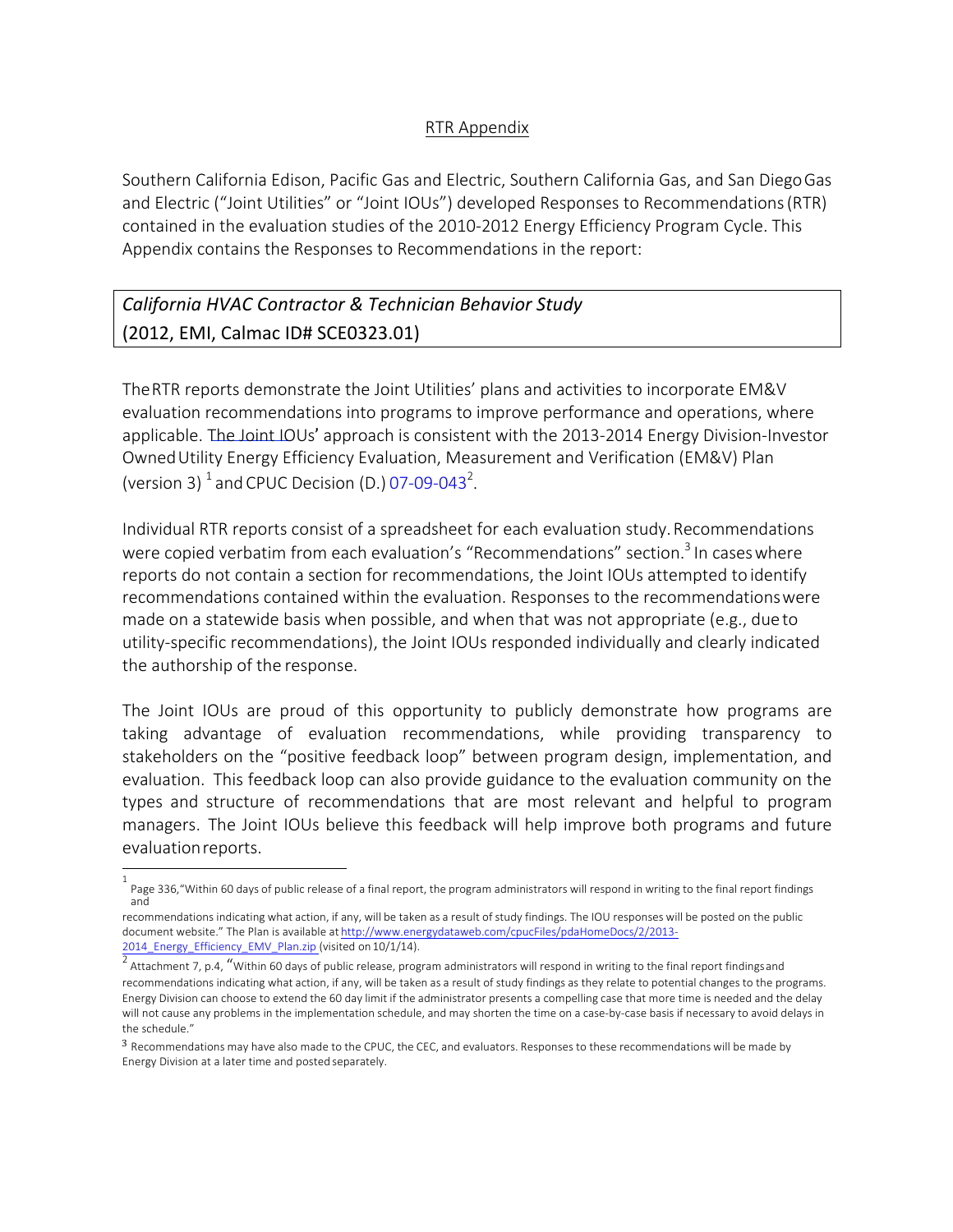#### **EM&V Impact, Process, Market Assessment Study Recommendations**

## Study Title: California HVAC Contractor & Technician Behavior Study Final Report (SCE0323.01); Published September 14, 2012

## **Program: Residential and Commercial QI and QM Programs**

**Author: Energy Market Innovations, Inc.**

|                |          |                                                                                                                                                                                                                                                                                                                                                                                                                                                                                                                                                                                                                                                                                                                                                                                                                                                                                                                 |                                                                                                                                                                                                                                                                                                                                                                                                                                                                                                                                                                                                                                                                                                                                                                                                                                                                                                                                                                                                                                                                                                                                                                                                                                                                                                                                                                                                                                                                     |                   | <b>Disposition</b> |                                                                                                                                                                                                                                                                                                                                                                                                                                                                                                                                                                                                                                                                                                                                                                                                                                                                                                                                                                                                                                                                            |
|----------------|----------|-----------------------------------------------------------------------------------------------------------------------------------------------------------------------------------------------------------------------------------------------------------------------------------------------------------------------------------------------------------------------------------------------------------------------------------------------------------------------------------------------------------------------------------------------------------------------------------------------------------------------------------------------------------------------------------------------------------------------------------------------------------------------------------------------------------------------------------------------------------------------------------------------------------------|---------------------------------------------------------------------------------------------------------------------------------------------------------------------------------------------------------------------------------------------------------------------------------------------------------------------------------------------------------------------------------------------------------------------------------------------------------------------------------------------------------------------------------------------------------------------------------------------------------------------------------------------------------------------------------------------------------------------------------------------------------------------------------------------------------------------------------------------------------------------------------------------------------------------------------------------------------------------------------------------------------------------------------------------------------------------------------------------------------------------------------------------------------------------------------------------------------------------------------------------------------------------------------------------------------------------------------------------------------------------------------------------------------------------------------------------------------------------|-------------------|--------------------|----------------------------------------------------------------------------------------------------------------------------------------------------------------------------------------------------------------------------------------------------------------------------------------------------------------------------------------------------------------------------------------------------------------------------------------------------------------------------------------------------------------------------------------------------------------------------------------------------------------------------------------------------------------------------------------------------------------------------------------------------------------------------------------------------------------------------------------------------------------------------------------------------------------------------------------------------------------------------------------------------------------------------------------------------------------------------|
|                |          |                                                                                                                                                                                                                                                                                                                                                                                                                                                                                                                                                                                                                                                                                                                                                                                                                                                                                                                 |                                                                                                                                                                                                                                                                                                                                                                                                                                                                                                                                                                                                                                                                                                                                                                                                                                                                                                                                                                                                                                                                                                                                                                                                                                                                                                                                                                                                                                                                     | Recommend         | (Accept,           | <b>Disposition Notes</b>                                                                                                                                                                                                                                                                                                                                                                                                                                                                                                                                                                                                                                                                                                                                                                                                                                                                                                                                                                                                                                                   |
| Item           |          |                                                                                                                                                                                                                                                                                                                                                                                                                                                                                                                                                                                                                                                                                                                                                                                                                                                                                                                 |                                                                                                                                                                                                                                                                                                                                                                                                                                                                                                                                                                                                                                                                                                                                                                                                                                                                                                                                                                                                                                                                                                                                                                                                                                                                                                                                                                                                                                                                     | ation             | Reject, or         | (e.g. Description of Specific Program Change or Reason for Rejection or Under Further                                                                                                                                                                                                                                                                                                                                                                                                                                                                                                                                                                                                                                                                                                                                                                                                                                                                                                                                                                                      |
| #              | Page     | <b>Findings</b>                                                                                                                                                                                                                                                                                                                                                                                                                                                                                                                                                                                                                                                                                                                                                                                                                                                                                                 | <b>Best Practice / Recommendations</b>                                                                                                                                                                                                                                                                                                                                                                                                                                                                                                                                                                                                                                                                                                                                                                                                                                                                                                                                                                                                                                                                                                                                                                                                                                                                                                                                                                                                                              | <b>Recipient</b>  | Other)             | <b>Review)</b>                                                                                                                                                                                                                                                                                                                                                                                                                                                                                                                                                                                                                                                                                                                                                                                                                                                                                                                                                                                                                                                             |
|                |          |                                                                                                                                                                                                                                                                                                                                                                                                                                                                                                                                                                                                                                                                                                                                                                                                                                                                                                                 |                                                                                                                                                                                                                                                                                                                                                                                                                                                                                                                                                                                                                                                                                                                                                                                                                                                                                                                                                                                                                                                                                                                                                                                                                                                                                                                                                                                                                                                                     |                   |                    |                                                                                                                                                                                                                                                                                                                                                                                                                                                                                                                                                                                                                                                                                                                                                                                                                                                                                                                                                                                                                                                                            |
|                | 78,82-83 | Roughly 40% of contractors reported that they are<br>aware of ACCA and ASHRAE industry standards, and<br>most of those that were aware reported that their<br>companies use the specifications on the job.<br>Specifically, 39% stated they are aware of ACCA 5 (the<br>residential and commercial HVAC installation<br>standard), 45% stated they are aware of ACCA 4 (the<br>residential HVAC maintenance standard), and 45%<br>stated they are aware of ASHRAE/ACCA 180 (the<br>commercial HVAC maintenance standard). Most of<br>those aware of industry standards reported that they<br>adhere to the majority or all of the standard's<br>specifications on a job. Specifically, 83% of those aware Utilities, Industry Stakeholders:<br>of ACCA 5 stated that they adhere to the majority or al<br>of the specifications on a job; reported adherence was<br>65% for ACCA 4 and 74% for ASHRAE/ACCA 180. | Educate technicians and contractors on the specifics of the ACCA/ASHRAE installation and maintenance<br>standards. Although surveyed contractors reported that standards are often implemented in the field, none<br>of the observed technicians were knowledgeable of ACCA 4, and technicians stated that they did not use it<br>as a guideline in their work. Linking the national industry standards with technicians' knowledge and skill<br>sets may help technicians perceive the performance of high quality maintenance and installation within a<br>larger industry context that could increase technicians' motivation to perform to that level and increase the<br>sense of pride associated with the skills.<br><b>Utilities:</b><br>One way to begin to accomplish this is to more actively advertise the ACCA/ASHRAE standards on utility<br>HVAC program websites and through related outreach materials<br>Technician training programs should consider placing more emphasis on the standards and the standards'<br>names, what they represent, the specific tasks and approaches involved, and how to perform the tasks<br>correctly.<br>Encourage contractors to help link technicians' performance with the national standards by incorporating<br>the standards into the expectations and policies set for their technicians. This includes educating technicians<br>on the value proposition of quality maintenance and quality installation. | All IOUs          | Accept             | The IOUs agree with the need to continue to raise the ACCA/ASHRAE standards and are<br>therefore actively advertising the ASHRAE/ACCA standards. The IOUs also recognize the<br>importance of training. The IOUs are training technicians on ACCA Standards and continue to<br>improve and update training materials on an on-going basis. The IOUs are considering<br>different types of HVAC training (ACCA, ASHRAE/ACCA 180, NATE and IHACI, etc.) to<br>determine if there are better training options. The IOUs have and continue to update their<br>training to provide additional instruction on how to perform maintenance and installation<br>tasks. The training also includes revamping the discussion on the maintenance value<br>proposition. This should facilitate technicians and salesmen who talk to customers about the<br>value of maintenance. For broader reach, it would be ideal to offer these standards-based<br>WE&T courses to the general public through the EECs. But additional WE&T funding for<br>these types of efforts would be needed. |
| $\overline{2}$ | 78.83    | However, none of the technicians observed in a<br>technicians stated that they did not use it as a<br>guideline in their work. It is possible that the observed<br>technicians were familiar with the contents of ACCA<br>Standard 4, just not by name, but the technicians'<br>observed maintenance practices did not come close to<br>complying with ACCA Standard 4. While interviews<br>completed for the field observations suggest that<br>technicians may be more knowledgeable than their<br>technical performance scores would suggest,<br>technicians' behavior appeared more dependent on<br>their company's protocols than on their depth of<br>knowledge or ability to execute protocols.                                                                                                                                                                                                          | Investigate how industry standards are communicated to technicians and how contractors follow up with<br>residential setting were knowledgeable of ACCA 4, and <b> technicians to ensure that standards are enacted in the field</b> . Survey results showed that a great majority of<br>contractors aware of the standards reported that most or all of the standard's specifications are used in the<br>field. However, this conflicted with field observation results.<br><b>CPUC. Utilities:</b><br>Future research could examine if and how contractors request that their technicians follow the<br>specifications, and whether such contractors have procedures in place to check that their technicians are<br>complying with these requests. This additional research could examine how company policy gets translated<br>into fieldwork, and how contractors ensure that policies are followed.                                                                                                                                                                                                                                                                                                                                                                                                                                                                                                                                                           | CPUC/<br>All IOUs | Other              | HVAC training was revamped to provide hands-on training on the standards. Quarterly<br>rooftop side-by-side observations support continued emphasis of industry standards and<br>training of technicians in ACCA specifications. Program training could add a component to<br>the field work to require technicians to explain the processes and attributed impact.<br>Contractor program training could be enhanced to include this component and make it<br>effective within their business model. In addition, IOUs' WE&T efforts should continue to<br>focus on connecting the dots between the Standards and the procedures that they dictate as<br>best practices. The EM&V research currently conducted by EMI should shed light on<br>technician and contractor behavior and may provide insight into the specific issues raised in<br>this recommendation.                                                                                                                                                                                                        |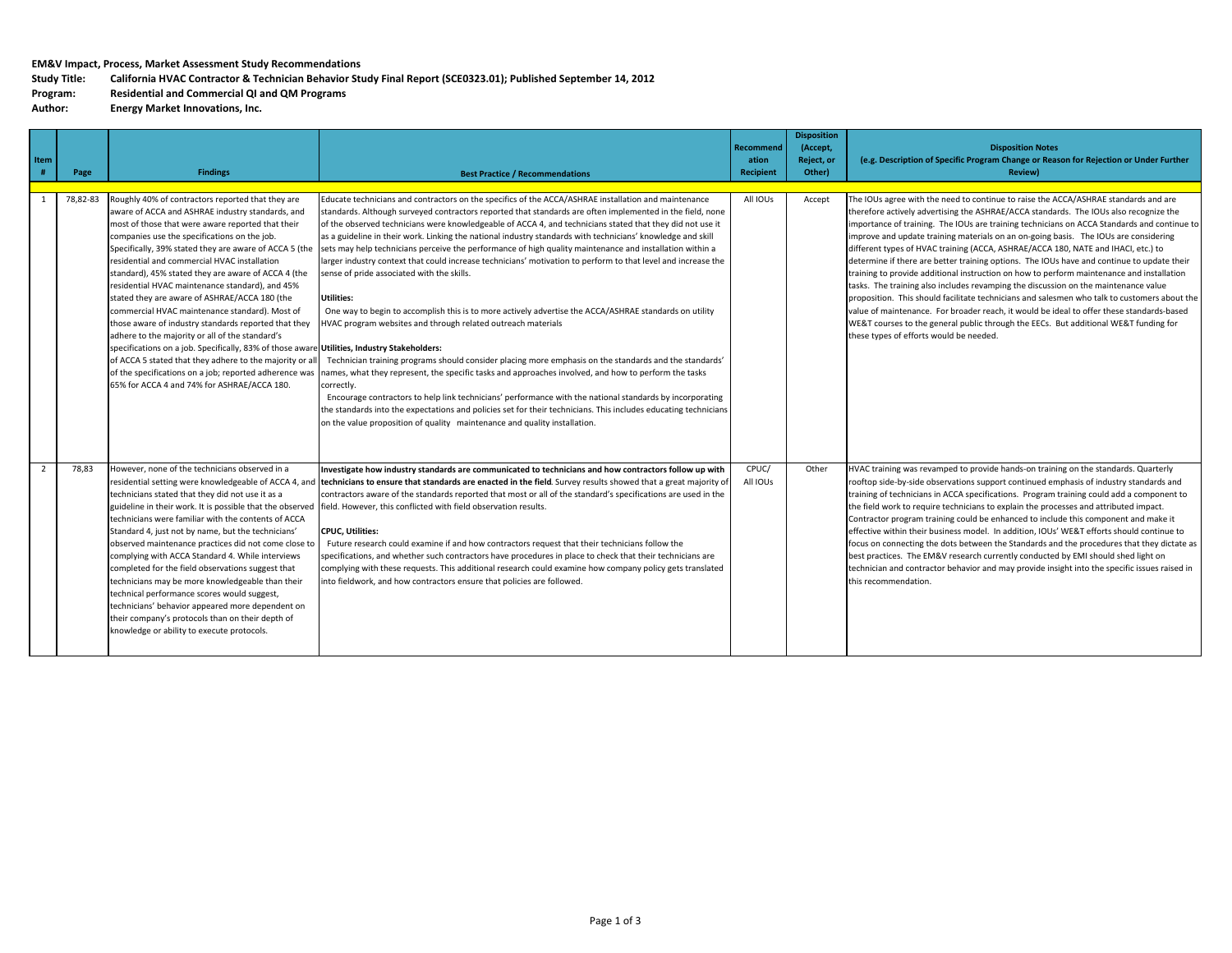#### **EM&V Impact, Process, Market Assessment Study Recommendations**

## Study Title: California HVAC Contractor & Technician Behavior Study Final Report (SCE0323.01); Published September 14, 2012

### **Program: Residential and Commercial QI and QM Programs**

**Author: Energy Market Innovations, Inc.**

| Item<br>#               | Page      | <b>Findings</b>                                                                                                                                                                                                                                                                                                                                                                                                                                                                                                                                                                                                                                                                                                                                                                                                                                                                                                                                                                                                                                                                                                                                                                                                        | <b>Best Practice / Recommendations</b>                                                                                                                                                                                                                                                                                                                                                                                                                                                                                                                                                                                                                                                                                                                                                                                                                                                                                                                                                                                                                                                                                                                                                                                                                                                                                                                                                                                                                                                                                                                                                                                                                                                                                                                                                                                                                                                                                                              | Recommend<br>ation<br><b>Recipient</b> | <b>Disposition</b><br>(Accept,<br>Reject, or<br>Other) | <b>Disposition Notes</b><br>(e.g. Description of Specific Program Change or Reason for Rejection or Under Further<br><b>Review)</b>                                                                                                                                                                                                                                                                                                                                                                                                                                                                                                                                                                                                                                                                                                                                                                                                                                                                                                                                                                                                                                                                                                                                                                                                |
|-------------------------|-----------|------------------------------------------------------------------------------------------------------------------------------------------------------------------------------------------------------------------------------------------------------------------------------------------------------------------------------------------------------------------------------------------------------------------------------------------------------------------------------------------------------------------------------------------------------------------------------------------------------------------------------------------------------------------------------------------------------------------------------------------------------------------------------------------------------------------------------------------------------------------------------------------------------------------------------------------------------------------------------------------------------------------------------------------------------------------------------------------------------------------------------------------------------------------------------------------------------------------------|-----------------------------------------------------------------------------------------------------------------------------------------------------------------------------------------------------------------------------------------------------------------------------------------------------------------------------------------------------------------------------------------------------------------------------------------------------------------------------------------------------------------------------------------------------------------------------------------------------------------------------------------------------------------------------------------------------------------------------------------------------------------------------------------------------------------------------------------------------------------------------------------------------------------------------------------------------------------------------------------------------------------------------------------------------------------------------------------------------------------------------------------------------------------------------------------------------------------------------------------------------------------------------------------------------------------------------------------------------------------------------------------------------------------------------------------------------------------------------------------------------------------------------------------------------------------------------------------------------------------------------------------------------------------------------------------------------------------------------------------------------------------------------------------------------------------------------------------------------------------------------------------------------------------------------------------------------|----------------------------------------|--------------------------------------------------------|------------------------------------------------------------------------------------------------------------------------------------------------------------------------------------------------------------------------------------------------------------------------------------------------------------------------------------------------------------------------------------------------------------------------------------------------------------------------------------------------------------------------------------------------------------------------------------------------------------------------------------------------------------------------------------------------------------------------------------------------------------------------------------------------------------------------------------------------------------------------------------------------------------------------------------------------------------------------------------------------------------------------------------------------------------------------------------------------------------------------------------------------------------------------------------------------------------------------------------------------------------------------------------------------------------------------------------|
| $\overline{\mathbf{3}}$ | 78, 83-84 | 'quality maintenance" and "quality installation" with<br>industry standards, nor with utility programs. The most<br>common criteria used to define quality installation was<br>complying with city or state codes. Standards were<br>only mentioned by 2% of respondents asked to define<br>quality installation. However, installation contractors<br>also mentioned specific tasks (correct system sizing,<br>duct sealing) that are part of standards such as ACCA 5.<br>The most common definition for quality maintenance,<br>mentioned by 15% of respondents, included some type<br>of inspections or testing. Contractors also mentioned<br>doing a job the "right way," mentioned by 12% of<br>survey respondents, and this was echoed in the field<br>observations. Data gathered from the field<br>observations corroborate the finding that quality<br>maintenance is not a concept with a generally agreed-<br>upon meaning. In many cases, the answer to the<br>question indicated that quality maintenance is what<br>the observed technicians had just performed, and non<br>quality maintenance would be what "other<br>technicians" do.                                                               | Contractors and technicians do not generally associate Determine how "Quality Installation" and "Quality Maintenance" programs should be branded, and what<br>the primary message should be based upon. When asked how they define "quality maintenance" or<br>"quality installation," very few survey respondents and none of the observed technicians cited a utility<br>program or ACCA/ASHRAE standards, and over half of those who had not participated in utility QI or QM<br>programs were not aware that such programs exist. It is unclear whether the issue is that: ACCA and ASHRAE<br>have been unable to widely establish the names and nicknames of Standards 4, 5, and 180 as "Quality<br>Installation" and "Quality Maintenance"; whether the utility programs based on the standards have not<br>been effectively marketed; or whether the terms may compete with other pre-existing and well established<br>meanings (e.g. maintenance is avoiding failure, quality work is "what we do").<br><b>CPUC, Utilities:</b><br>Investigate whether the terms "quality installation" and "quality maintenance" are terms that technicians<br>can readily differentiate from "good" maintenance, as it is regularly understood.<br>nvestigate whether program names could be altered to include references to "standards-based"<br>maintenance or "ACCA/ASHRAE-based" maintenance to more clearly link quality practices with the<br>standards themselves.<br><b>Industry Stakeholders:</b><br>Provide insight to the CPUC and utilities as to how best to address the QI and QM branding issue.<br>All Stakeholders:<br>Pursue additional market research with contractors and technicians in order to collect data regarding the<br>fluency with which the utility program names can be linked with standards-based practices, as well as<br>specific data on the effectiveness of the current marketing strategies for these programs. | CPUC/<br>All IOUs                      | Accept                                                 | The IOUs are open to considering other program branding for its HVAC QM and QI programs,<br>including a renewed emphasis on technical excellence and rescoping to reduce excessive<br>costs such as utility responsibility for enforcing and/or compensating customer<br>responsibilities under Standard 180 Section 4.<br>The IOUs are reviewing the program's primary message and want to move the industry<br>towards a standard-based HVAC maintenance and installation. The QI and QM programs are<br>in their infancy and the program reach is still relatively small. The current focus of the<br>Programs is increasing the quality of the technician work before scaling up the program. The<br>IOUs, with the support of WHPA staff, are willing to discuss how to address the QI and QM<br>programs' primary messaging, as well as, open to listening to Industry Stakeholders. The<br>IOUs are also open to additional research on the program messaging but do not currently<br>have the funding for this effort. If the Standards are to be willingly adopted by the workforce<br>they must be mentioned at every opportunity presented by the IOU's in their WE&T efforts.<br>Connection of the Standards to the "right way" of doing work will take a continuous and<br>serious effort over a long period of time. |
| $\overline{4}$          | 81, 84    | When communicating the benefits of proper HVAC<br>maintenance to customers, technicians often only<br>present basic explanations, as opposed to providing<br>concrete reports of benefits and costs or examples<br>with customer-specific data. Contractors reported that<br>when selling maintenance service to customers,<br>technicians most often provide a "basic explanation of<br>benefits" resulting from proper HVAC maintenance,<br>reported by 70% of contractors whose technicians sell<br>technicians are explicit with how maintenance<br>addresses each benefit (e.g., energy savings, electric<br>bills, and indoor air quality). Contractors did not<br>frequently report that technicians write up a service<br>report that addresses benefits and costs (indicated by<br>only 18% of respondents) nor did they frequently<br>report that technicians show the customer data<br>gathered with diagnostic tools to demonstrate how<br>much money they can save (indicated by only 10% of<br>respondents). Field observations found that<br>technicians usually emphasized the "perks," such as<br>discounts and priority service, rather than the services<br>themselves or the maintenance benefits. | Develop sales and technical training for contractor firm staff. Survey results and field observations revealed<br>that, when selling maintenance services, technicians do not frequently provide concrete evidence of<br>benefits and costs or provide examples using customer-specific data. Furthermore, almost one-third of<br>survey respondents reported a lack of contractor or technician knowledge as barriers to implementing high<br>quality installation services. Survey results indicate that contractors are interested in receiving technical<br>training from utilities, particularly if it is "on-the-job" training.<br><b>CPUC, Utilities:</b><br>Research best practices in sales training processes/approaches specific to HVAC<br>directly to customers. Forty-one percent indicated that services and then synthesize these best practices in a manner useful to contractors, technicians, dispatchers,<br>and salespeople.                                                                                                                                                                                                                                                                                                                                                                                                                                                                                                                                                                                                                                                                                                                                                                                                                                                                                                                                                                                                   | CPUC/<br>All IOUs                      | Accept                                                 | The sales and technical training for contractor firm staff were updated and continued to<br>change to better train sales staff. The IOUs have also received input from the WHPA on how<br>to better train the sales staff. A key component to the SW HVAC Sector Strategy is selling<br>high quality HVAC QI/QM. In this effort there are two supporting opportunities to this<br>recommendation: (1) creating a clearinghouse for EE Sales Training offerings on the WHPA<br>website, and (2) creating a clearinghouse on the WHPA website for Sales estimation tools.<br>Once vetted and approved, the IOUs intend to leverage these resources within the HVAC<br>programs.                                                                                                                                                                                                                                                                                                                                                                                                                                                                                                                                                                                                                                                      |